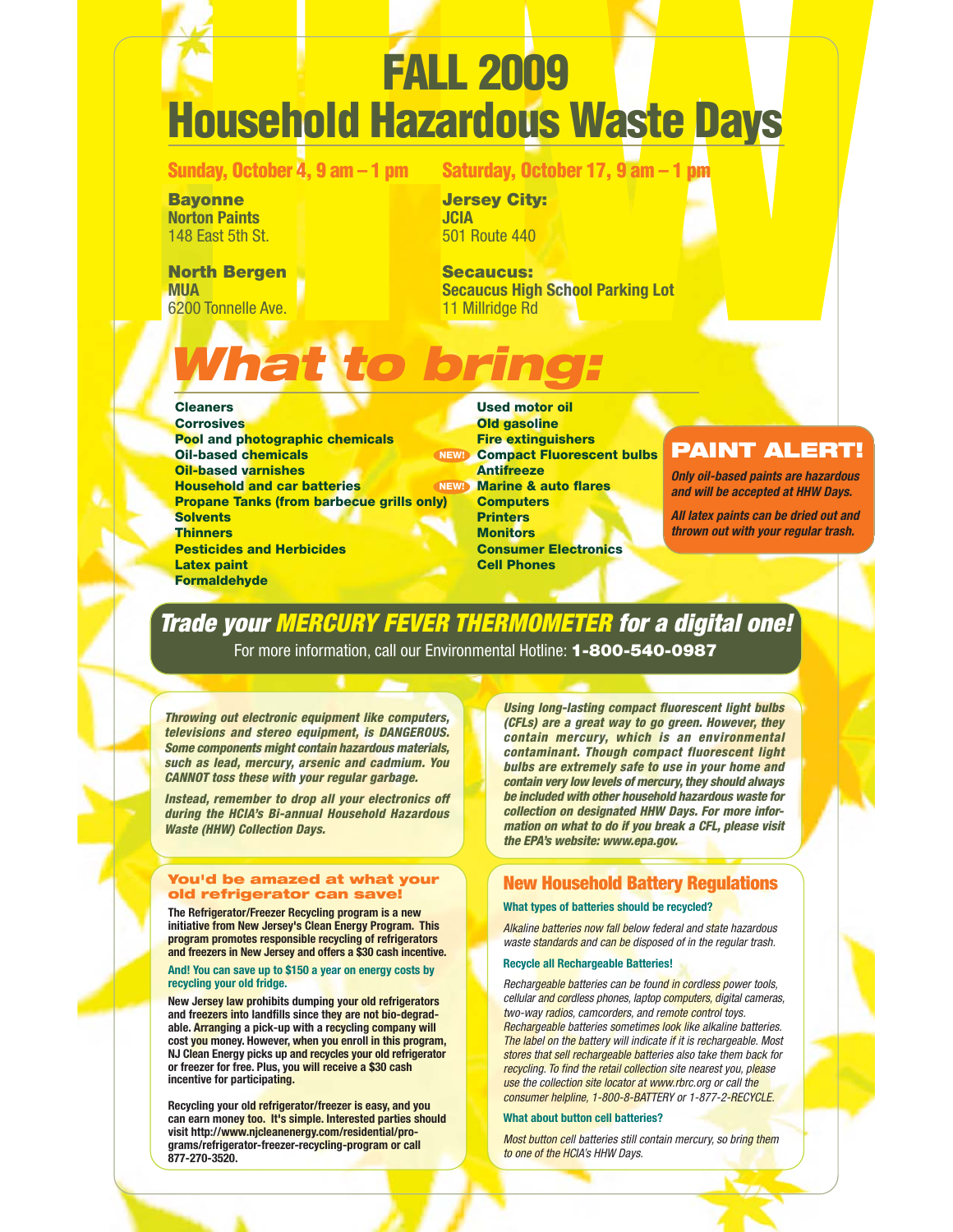

# **Hudson TMA Bike Rehab Program**

So your old bicycle has finally hit the pavement for the last time. Since you're already doing your part to stay healthy and cut carbon emissions by burning calories rather than gasoline, you don't want to wind up dumping your bicycle in a landfill.

The Hudson County Transportation Management Association (TMA) regularly works to promote biking as a smart travel alternative, but now through the HCIA's Household Hazardous Waste Program, they are taking it to the next level. The Hudson TMA Bike Rehab Program is now accepting old bikes at all HHW Collection Days (Oct. 4th and 17th).

Just drop off your used bicycle at any of our convenient locations and your bike will be rehabbed for distribution to disadvantaged families. The rehabilitated

bikes will be given to adults who can use them as a mode of transportation to work and/or to families with children who do not have bicycles.

This is your opportunity to not only rid your garage of an unused or outgrown bicycle, but to give your bike a second life, helping others in our Hudson County Community.

**For more information on the Hudson TMA Bike Rehab Program please call 201-792-2825.**

# *Welcome Commissioner Peneda!*

John Peneda has over twenty years of professional experience; as a business owner/general manager he leveraged his knowledge to deliver successful returns, and as a consultant he's taught best business practices and management training through NJIT sanctioned seminars. Serving as a Coordinator for Kearny's Enterprise Zone Development Corporation, John has helped to manage development projects and seek out qualified developers for the towns commercial areas. His experience working with Fortune 500 companies, international businesses, and serving as vice-president of the Ironbound Business Improvement district, provides Mr. Peneda a unique perspective. He is a graduate of Northeastern University and is fluent in English, Spanish and Portuguese.

**Slam Dunk the Junk is a statewide public education campaign, sponsored by the New Jersey Clean Communities Council that is aimed at reminding all New Jerseyans to put trash in trashcans and recyclables in recycling bins.**



*Tips on how you can Slam Dunk the Junk in your community*

- *Volunteer for a litter cleanup in your town Adopt a parcel of public property or roadway*
- *Create art from found objects*
- *Remind people not to litter*
- *Remember to reuse and recycle*

**Join our online team of people who have committed to am Dunk the Junk," and sign the "Slam Dunk the Junk" support petition at**

#### **http://www.njclean.org/**



**Thomas A. DeGise County Executive**

**Norman M. Guerra Executive Director**

**E. Junior Maldonado Deputy Executive Director**

**William J. Netchert, Esq. General Counsel**

#### **COMMISSIONERS**

**John L. Shinnick, Chairman Peter B. Higgins, III, Vice Chairman Frank Pestana, Treasurer Frank Lorenzo, Secretary Fred M. Bado Oren K. Dabney, Sr. Stephen J. Gallo Martin T. Martinetti John Peneda**

### **BOARD OF CHOSEN FREEHOLDERS**

**Dr. Doreen M. DiDomenico, Chairwoman Tilo Rivas, Vice Chairman William O'Dea, Chairman Pro-Tempore Albert J. Cifelli Jeffrey Dublin Thomas Liggio Jose C. Muñoz Eliu Rivera Anthony Romano**

Call us at 800.540.0987 or visit us at: www.hcia.org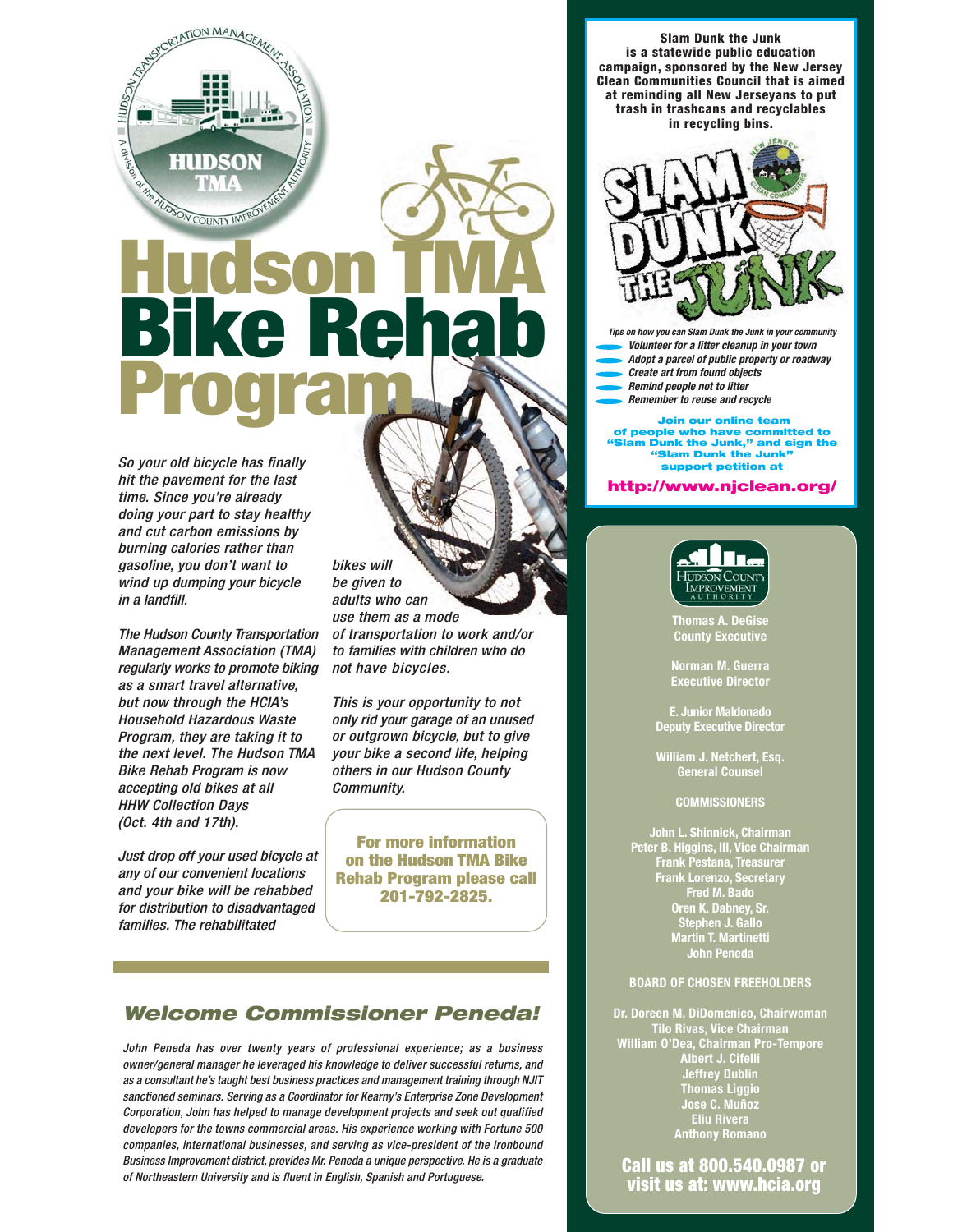# **Capital Improvements Making a Difference for Hudson County**

The Hudson County Improvement Authority (HCIA) The HCIA partners with Hudson's municipalities by **works to provide Hudson County municipalities providing the financial assistance needed for with more than just programs and initiatives that capital improvement projects that assist with foster a safe and healthy environment; we also redevelopment, enhance services, improve safety strive to provide communities with the financial resources necessary to realize capital projects that afford a better quality of life.**

шH

**and upgrade facilities throughout the county.**

# **One of the Largest Urban Redevelopment Projects in Hudson County's H**

**Hudson County officials and members of the media were out in full force this summer for an Official Review Ceremony outlining the dramatic redevelopment of the historic Harrison Waterfront. The event was held on site at the new 1,400 space parking deck being erected adjacent to the Harrison PATH Station.**



**The HCIA, the Harrison Redevelopment Agency and the Port Authority of NY & NJ provided for the land acquisition and construction of the new parking deck that will provide PATH commuters with safer and more convenient parking options.**

**As of December 1st, 2009, the HCIA will begin ownership of the facility, which will be run day-today by a parking management company.**

**One of the most notable projects that the HCIA has recently helped finance is the land acquisition and its remediation for the new 20,000 seat stadium and entertainment complex that will serve as the home of Major League Soccer's Red Bulls, as well as hosting concerts and other major events.**

**The HCIA also issued bonding under the State Environmental Infrastructure Trust for water,**

**sewer and site improvements for the Advance Harrison, LLC Project, including utility connection for the new Red Bull Stadium. Approximately \$15 million was made available under this loan program.**

**County Executive Tom DeGise sees this as another highly effective way the HCIA is helping towns in Hudson County achieve new development and ratables. "The HCIA coordinated with the Harrison Redevelopment Agency and the Town of Harrison in the endeavor. Making favorable financing available to municipalities helps keeps taxes stable and directly impacts residents' lives."**



**HCIA Chairman John Shinnick, Harrison Mayor Raymond McDonough, HCIA Executive Director Norman Guerra, HCIA General Counsel William Netchert, Esq., Hudson County Clerk Barbara Netchert and Hudson County Executive Thomas A. DeGise, were on hand to review aspects of this 275-acre brownfields redevelopment project. (Present but not pictured: Port Authority Deputy Executive Director Susan Bass Levin, Assemblyman Vincent Prieto and Bayonne Mayor Mark Smith.)**

*HHW Days are Here!* Look Inside for More Information on How You Can Safely Dispose of Hazardous Materials You Have in Your Home!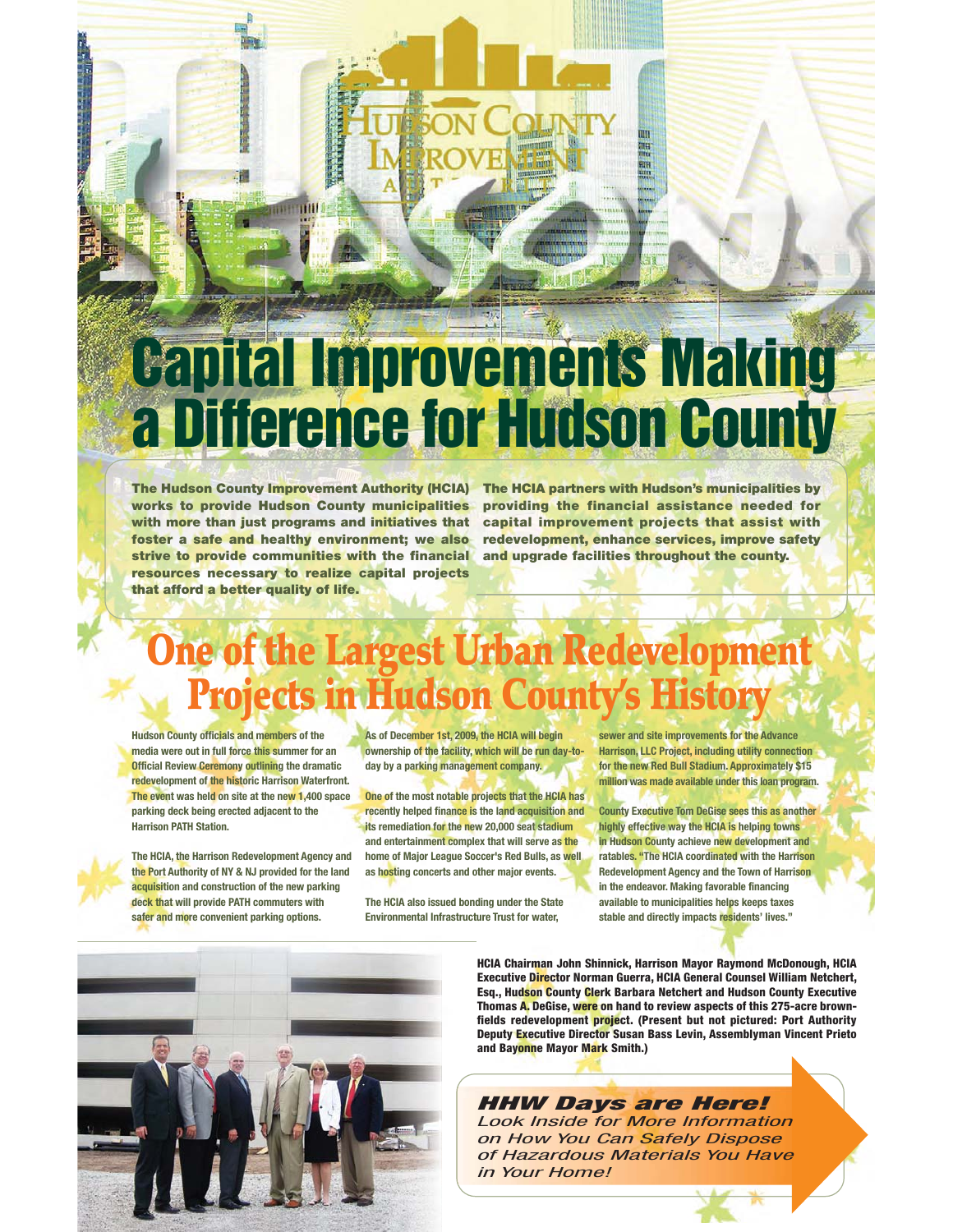## *Improving Every Day*



*The HCIA touches the lives of Hudson County residents every day through the financing it provides to all our municipalities. Whether it is new fire trucks in Jersey City or wind power in Kearny, the*

*HCIA has secured funds for various projects throughout the county that have resulted in improved services and facilities for Hudson's diverse communities. From managing recycling, solid waste and environmental issues, to securing funding for economic development, the HCIA is at the forefront, providing vital services for all residents.*

> **Thomas A. DeGise** *County Executive*

## *Being Green Makes Good Cents*



*We are all looking for ways to save money in this economy. That is why our theme for this year's 2009/2010 Earth Day Poster Contest presented us with such an excellent opportunity to share a valuable*

*lesson with our students. This unique and creative contest gave kids a chance to express themselves, while reinforcing our core mission of energy conservation. On behalf of myself and my fellow commissioners, I would like to thank all the students who entered our contest – and all the educators who work closely with us year after year by incorporating the HCIA's environmental message into their curriculum.*

> **John L. Shinnick** *HCIA Chairman*

# **HHW** *Updates*



*Our bi-annual Household Hazardous Waste Days take place this October in four convenient locations. Look inside this issue of Seasons for new changes to what we will accept at our HHW collection*

*sites. Household alkaline batteries and latex paint no longer need to be recycled; however fluorescent bulbs always need to be wrapped safely before drop-off. This year, you can even recycle your bicycle and give a child or resident the chance to own a rehabilitated bike!*

> **Norman M. Guerra** *Executive Director*

# *Environmental Education…* Not Just For Students!

The HCIA continually reaches out to residents, community groups, seniors, nonprofits, multi-family dwellings, citizen groups, representatives of local government, businesses, block associations and faith-based groups – to name a few – in an effort to educate Hudson County residents about proper environmental practices. From supplying workplace recycling posters and desktop reminders, to lending environmental books and videos to schools and community groups, to hosting events in our various municipalities, the HCIA provides environmental outreach to all segments of our population.

This year, the HCIA has updated several of its popular environmental education presentations: 'Environmental Shopping' and 'Where Does Your Garbage Go?' and has added new programs including one on Recycling E-Waste. These presentations are offered at no charge to senior and/or community groups as well as schools.

To learn more about our environmental programs or schedule an environmental outreach or recycling presentation for your organization or group please call 1-800-540-0987 or e-mail your request to recycle@hcia.org.

# Their<br>Attanti Atten

This past spring, the Hudson County Improvement Authority's Division of **Enforcement**<br>took unprecedented steps in collecting outstanding balances from companies cited<br>under the Department of Environmental Protection's (DEP This past spring, the Hudson County Improvement Authority's Division of Enforcement took unprecedented steps in collecting outstanding balances from companies cited under the Department of Environmental Protection's (DEP) transporter regulations. HCIA Enforcement, working in conjunction with the Hudson Regional Health Commission, placed holds on any A-901 Transporter license renewals issued by the state to all companies and/or individuals that owed the County money from unpaid penalties and defaulted judgments.

Notices were provided by the State to all companies and/or individuals during the renewal period, advising offenders that outstanding debts must be paid before their license would be renewed. Michael A. Holloway, HCIA Director of Solid Waste **Enforcement was pleased with the results. "Being able to expedite the license** placement hold, with the assistance of both the State and the County Health Departments, in such a short period of time has proven to be an excellent deterrent to those who do not take compliance seriously."

*The HCIA Division of Enforcement continues to be the lead County Enforcement Agency in the State of New Jersey.*

*You can help by reporting any suspicious or illegal dumping to Michael A. Holloway, Director of Solid Waste Enforcement at 201-795-4555 x 211.*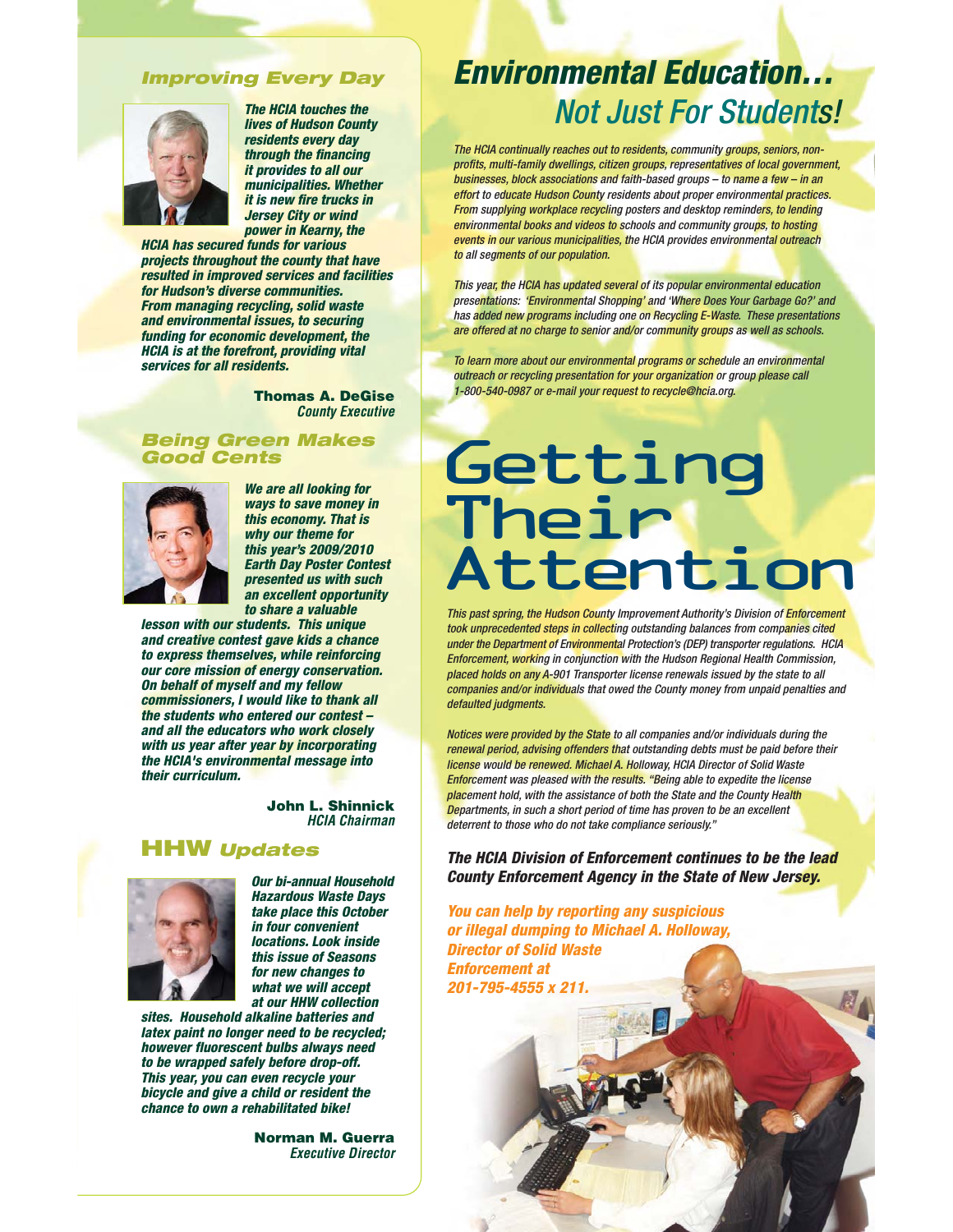# **School Programs that Engage Students Being Green moles good (tents!**

**This year's Annual Earth** Day Poster Contest theme was "Being Green Makes Good Cents" and Hudson County's kids were truly inspired. Combining the lessons of environmental stewardship and energy/cost savings, children got the chance to show off their artistic flare. Hundreds of students participated and the winning posters are displayed throughout the HCIA's colorful calendar.

1-800-540-0987 www.hcia.org

**Thomas A. DeGise County Executive** 

Alu-

**ANGICIA** 

**Coming this fall to schools! The new 2009-2010 HCIA 16-Month Calendar!**



*The Hudson County Improvement Authority's 8th Annual Crayon Recycling Contest kicks off on November 16, in celebration of America Recycles Day. Hudson County students have been crowned nationwide champions – by donating more crayons than any other county in the country for 4 years running!*

The well-received contest mixes learning with fun to teach students about recycling and conservation. Students get the opportunity to learn about the importance of recycling, and they can also look forward to seeing the fruits of their efforts as well. The old crayons are recycled into brand new multicolored "crazy" crayons and distributed back to all participating schools.

The HCIA rewards student participation with earth-friendly presentations at their schools. Winning schools will also be awarded for their accomplishment and all students will be recognized for their recycling efforts.

Students get the chance to see all of the winning schools in the Spring issue of Seasons for Kids (a publication of the HCIA) and they are also honored on the HCIA's website www.hcia.org.

These unique contests are some of the ways that the HCIA has been able to strengthen our partnerships with educators. To get your school involved in the Annual Earth Day Poster Contest or the Crayon Recycling Contest please call 1-800-540-0987 or visit www.hcia.org.